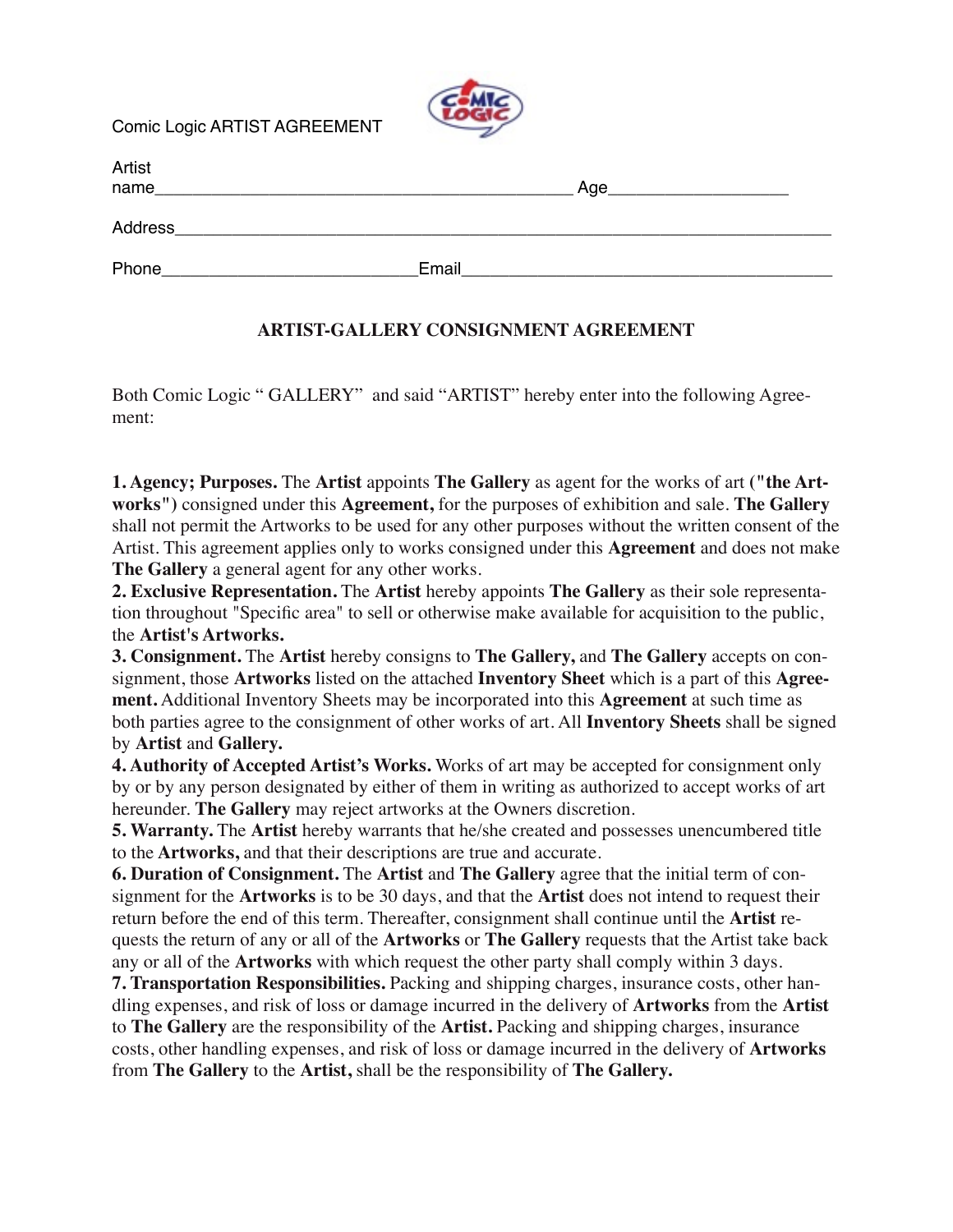**8. Responsibility for Loss or Damage, Insurance Coverage. The Gallery** shall be responsible for the safekeeping of all consigned **Artworks** while they are in its custody. **The Gallery** shall be strictly liable to the **Artist** for their loss or damage (except for damage resulting from flaws inherent in the **Artworks),** to the full amount the **Artist** would have received from **The Gallery** if the **Artworks** had been sold. **The Gallery** shall provide the **Artist** with all relevant information about its insurance coverage for the **Artworks** if the **Artist** requests this information.

**9. Fiduciary Responsibilities.** Title to each of the **Artworks** remains in the **Artist** until the **Artist** has been paid the full amount owing him or her for the **Artworks;** title then passes directly to the purchaser. All proceeds from the sale of the **Artworks** shall be held in trust for the **Artist. The Gallery** shall pay all amounts due the **Artist** before any proceeds of sales can be made available to creditors of **The Gallery.**

**10. Notice of Consignment. The Gallery** shall give notice, by means of a clear and conspicuous sign in full public view that certain works of art are being sold subject to a contract of consignment.

**11. Removal from Gallery. The Gallery** shall not lend out, remove from the premises, or sell on approval any of the **Artworks,** without first obtaining written permission from the **Artist.**

**12. Pricing; Gallery's Commission; Terms of Payment. The Gallery** shall sell the **Artworks** only at the Retail Price specified on the Inventory Sheet. The **Gallery** and the **Artist** agree that the **Gallery's** commission is to be 25 percent of the Retail Price of the **Artwork.** Any change in the Retail Price, or in **the Gallery's** commission, must be agreed to in advance by the **Artist** and **the Gallery.** Payment to the Artist shall be made by **the Gallery** on the 1st of next calendar month, and will include all commissions due for any/all artworks sold. **The Gallery** assumes full risk for the failure to pay on the part of any purchaser to whom it has sold an **Artwork.**

**13. Framing.** All artwork must be ready to hang and preferably framed.

**14. Promotion. The Gallery** shall use its best efforts to promote the sale of the **Artworks. The Gallery** agrees to provide adequate display of the **Artworks,** and to undertake other promotional activities on the **Artist's** behalf. **The Gallery** and the Artist shall agree in advance on the division of artistic control and of financial responsibility for expenses incurred in **The Gallery's** exhibitions and other promotional activities undertaken on the **Artist's** behalf.

**15. Reproduction.** The **Artist** reserves all rights to the reproduction of the **Artworks** except as noted in writing to the contrary. **The Gallery** will not permit any of the **Artworks** to be copied, photographed or reproduced without the written permission of the **Artist.** In every instance of such use, the **Artist** shall be acknowledged as the creator and copyright owner of the **Artwork. 16. Accounting.** A statement of accounts for all sales of the **Artworks** shall be furnished by **The Gallery** to the **Artist** on the 1st of each month, with the payment of all commissions due. The **Artist** shall have the right to inventory his or her **Artworks** in the gallery and to inspect any books and records pertaining to sales of the **Artworks.**

**17. Termination of Agreement.** Notwithstanding any other provision of this **Agreement,** this **Agreement** may be terminated at any time by either **the Gallery** or the **Artist,** by giving a 3 day written notification of termination from either party to the other. In the event of the **Artist's** death, the estate of the **Artist** shall have the right to terminate the **Agreement.** Within thirty days of the notification of termination, all accounts shall be settled and all unsold **Artworks** shall be returned by **The Gallery.**

**18. Procedures for Modification.** Amendments to this **Agreement** must be signed by both **Artist** and **Gallery** and attached to this **Agreement.** Both parties must initial any deletions made on this form and any additional provisions written onto it.